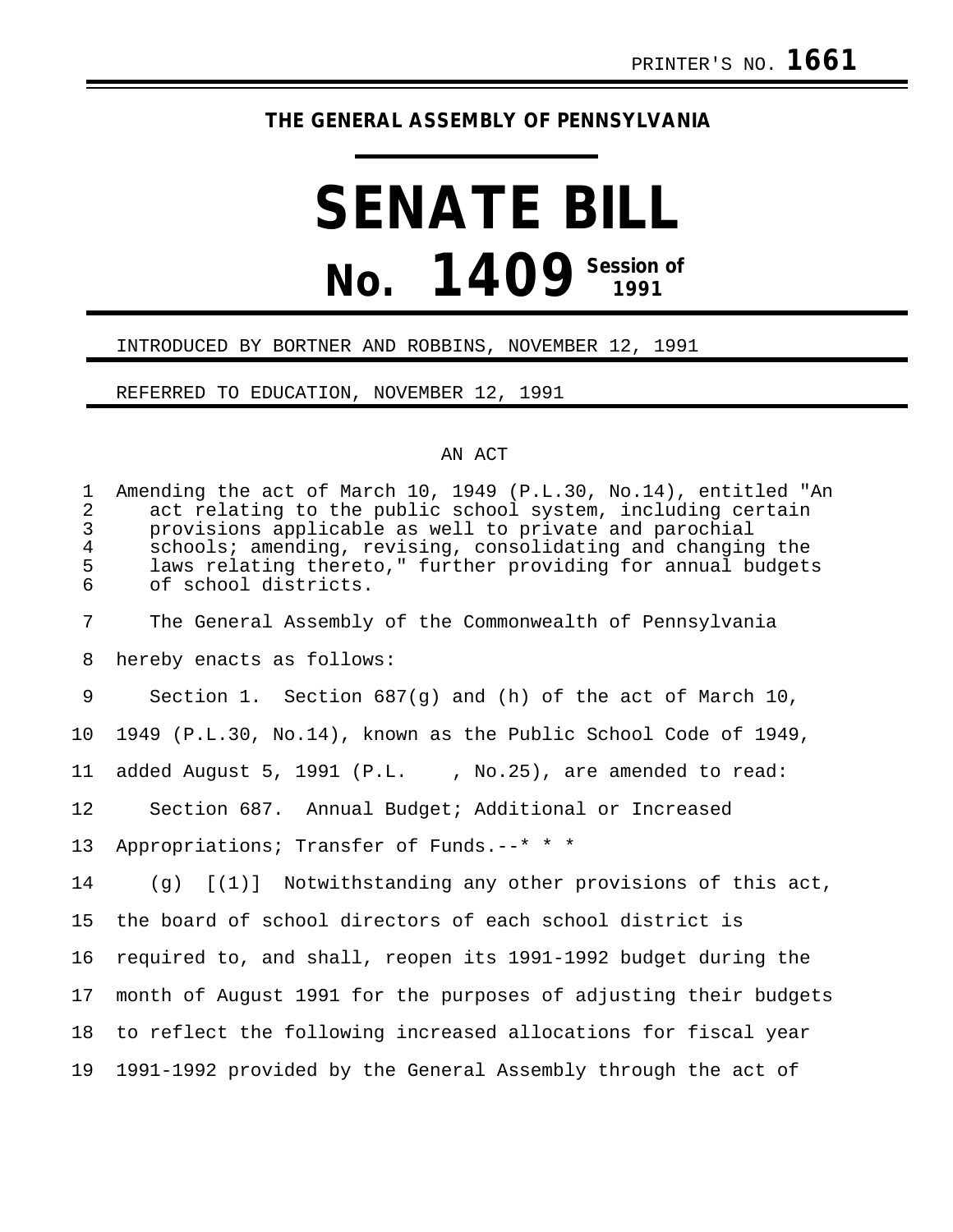1 August 4, 1991 (P.L. , No.7A), known as the "General 2 Appropriation Act of 1991": subsidy payments on account of 3 instruction; small district assistance payment; payments on 4 account of transportation of nonpublic school pupils; State 5 reimbursement for health services; and local savings accruing as 6 a result of decreases in employer retirement contribution rates.

7 [(2) In those districts which levy taxes and where the 8 additional State revenues provided by the General Assembly and 9 the local savings as a result of a decrease in employer 10 retirement contribution rates exceed the State revenue figures 11 and local revenues utilized by the school district at the time 12 of adoption of its original fiscal year 1991-1992 budget, the 13 district shall use these additional State funds to abate local 14 property tax or nuisance taxes, or both, which were levied at 15 the time of original budget adoption within sixty (60) days of 16 the reopening of the district's budget.

17 (3) Those districts which levy taxes and in which the 18 additional State revenues generated as a result of passage of 19 the "General Appropriation Act of 1991," when compared to State 20 revenue figures utilized in their originally adopted budget, 21 exceed the budgeted figures by an amount insufficient to cost-22 effectively prepare and mail adjusted tax notices shall apply to 23 the Department of Education for a waiver of this tax rebate 24 provision.

25 (4) Under no circumstances shall any of these additional 26 State revenues be used to increase a district's existing fund 27 balance or for deposit into any district reserve accounts but 28 shall be specifically utilized to meet fiscal year 1991-1992 29 program needs and to reduce local tax levies.

30 (5) At such time as school districts mail out adjusted tax 19910S1409B1661 - 2 -